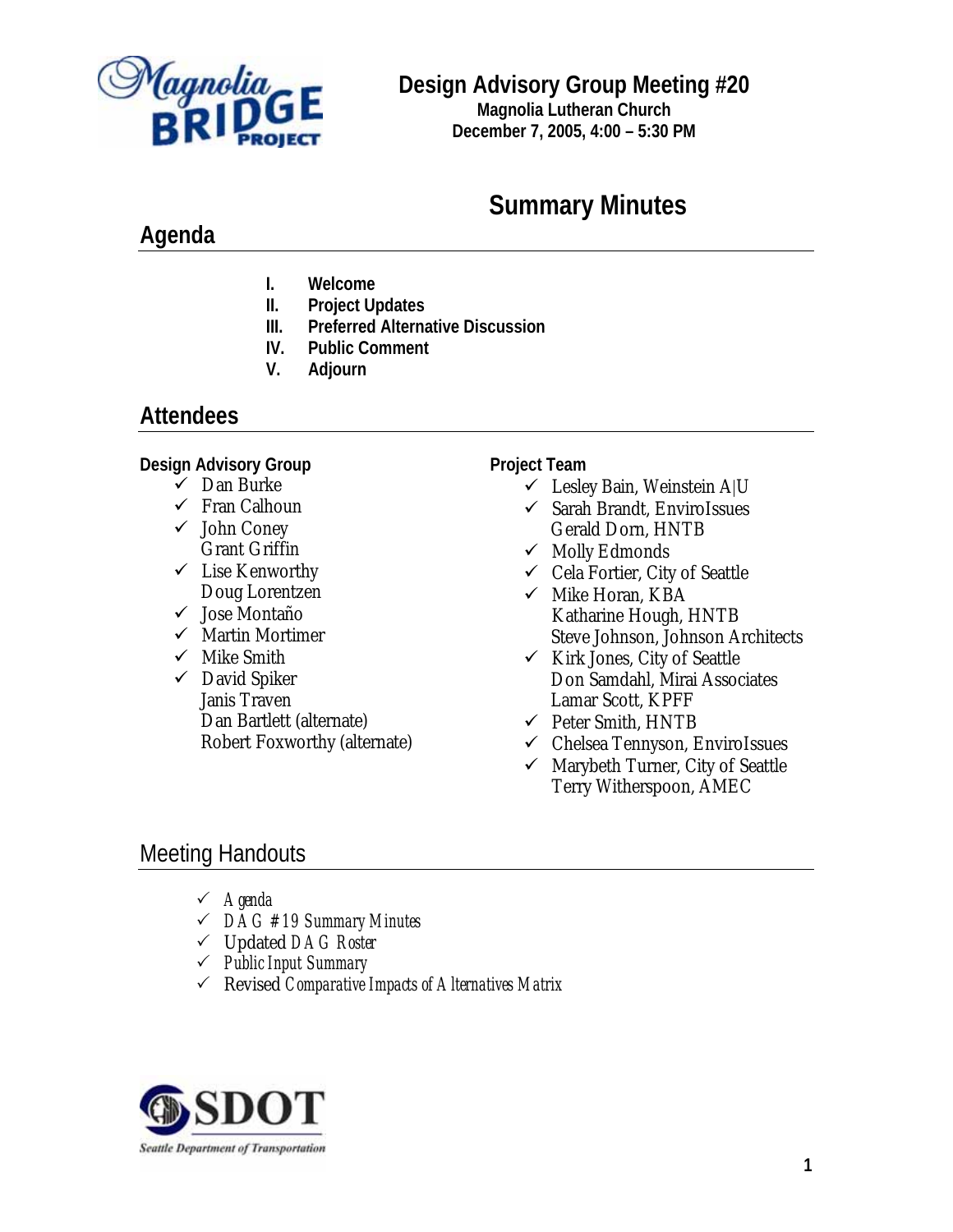### I. Welcome

#### **Sarah Brandt, EnviroIssues**

Sarah welcomed the group and gave a brief overview of the agenda, which included the following:

- Project updates
- **Preferred alternative discussion**
- Next steps
- Public comment

Sarah went on to introduce a new member of the DAG representing cycling interests, Martin Mortimer. Martin gave a brief statement about his background, mentioning that he rides his bike to work as much as possible and looks forward to getting involved with this exciting process.

Sarah asked if there were any corrections to the DAG 19 meeting minutes. The DAG did not ask for any clarifications or edits. Kirk Jones stated that members would have until Friday, December  $9<sup>th</sup>$ , to review the minutes and provide edits back to Sarah.

#### II. Project Updates **Kirk Jones, SDOT**

Kirk Jones began by stating that the project team has made a concerted effort to provide updates to community organizations in regards to the alternatives, environmental discipline reports, and the impacts outlined in the matrix. The design team is making this effort to understand how people want the city to move forward.

Over the last month, the project team has visited the organizations listed below. The list includes a brief statement summarizing what was heard at each meeting. Kirk referred people to the *Public Input Summary* handout for more information about the input received at each meeting.

- **BINMIC Action Committee, November 9<sup>th</sup>: BINMIC does not like the** Rehabilitation Alternative. City Ice reiterated a preference for Alternative A. BINMIC is working on a draft position statement.
- **Magnolia Community Club, November 10<sup>th</sup>:** Kirk did not have time to brief the group on the project, but encouraged club members to attend the November 29<sup>th</sup> Open House to learn more.
- **Queen Anne/Magnolia District Council, November 14th:** The Council did not endorse a particular alternative, but did reiterate their concerns about the length of bridge closure time and how traffic would operate during this period. The Council discussed a draft letter they plan to send to the Port and City regarding emergency protocol in the event of bridge failure.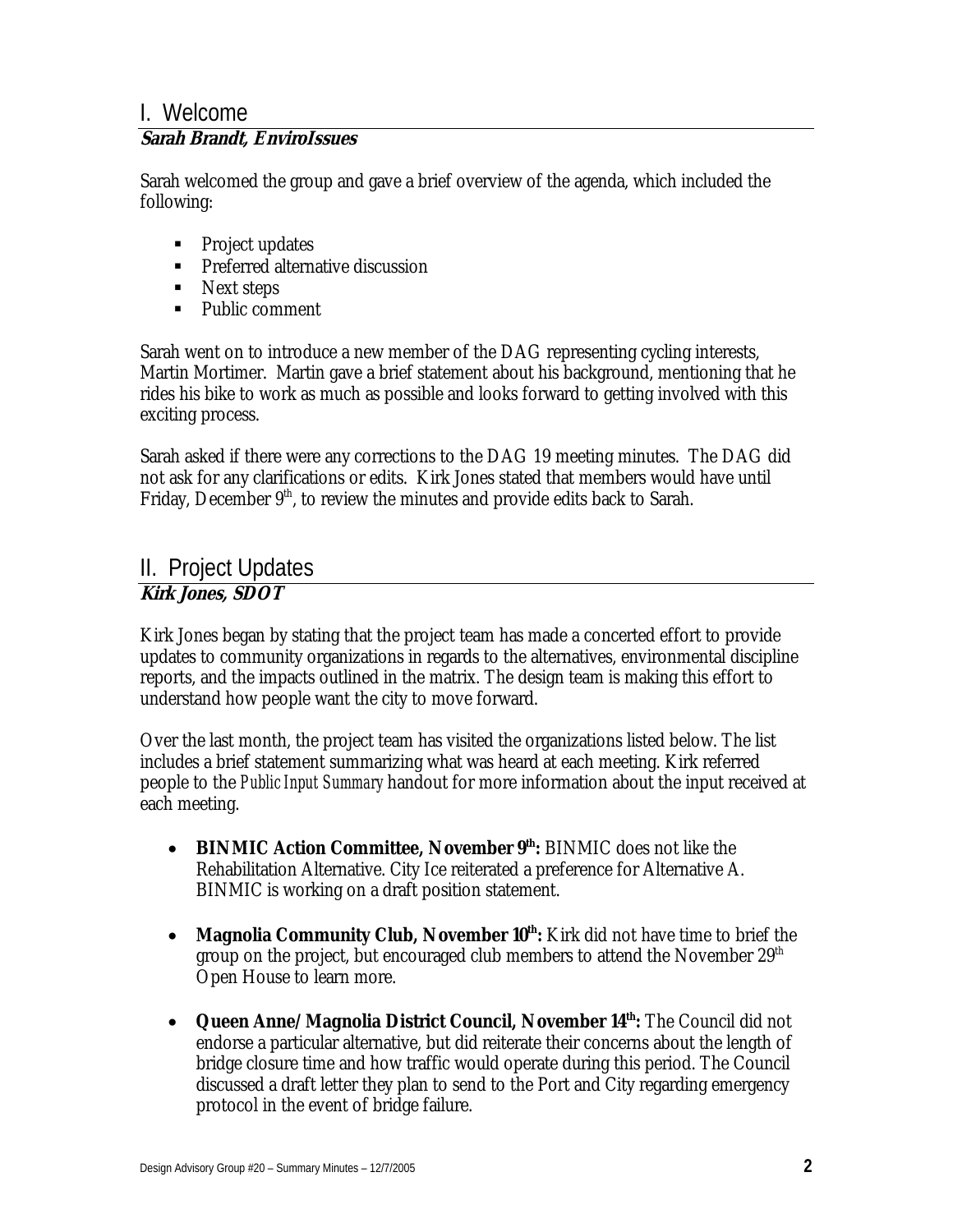- **Open House, November 29<sup>th</sup>:** The project team talked in depth with meeting attendees, and had a lot of time for questions and answers. SDOT received 21 comment forms. Alternative A seemed to be the most favored, followed by Alternative D, the Rehab Alternative, and Alternative C.
	- o **Alternative A** would cost the least and maintain the most direct route, but the public had environmental concerns about shoreline impacts. Alternative A also has fewer impacts on businesses.
	- o Those who supported **Alternative C** liked the potential for future development and improved bicycle/pedestrian connections.
	- o **Alternative D** supporters like the shorter closure time, the bridge's greater distance from the shoreline, and the potential development opportunities between the bridge and the water. Concerns were expressed about Alternative D's impact on the marine businesses in the Interbay area. Residents along the bluff voiced concerns about the additional noise and light glare that Alternative D would create.
- **Queen Anne Transportation Committee, November 30<sup>th</sup>: The committee voiced** concerns about costs and bridge closure time, but did not endorse a particular alternative.
- **Seattle Design Commission, November 30<sup>th</sup>:** The Design Commission recommended Alternative C as the best option. Kirk noted that the commission appeared to base their recommendation on the current trend to make shorelines more publicly accessible, and that the group believed that Alternative C allows the most flexibility in redeveloping the Port property. The commission voted 7-1 in favor of this preference for Alternative C, followed by Alternative D, Alternative A (distant third) and the Rehab Alternative (could not live with this option).

#### **Discussion**

| Kenworthy: | City Ice has taken a strong position that they actually prefer the<br>Rehabilitation Alternative to Alternative A.                                                                                        |
|------------|-----------------------------------------------------------------------------------------------------------------------------------------------------------------------------------------------------------|
| Jones:     | Before the Rehab was on the table, City Ice had always said that<br>Alternative A was their preferred option. We thought we heard this<br>reiterated recently, but maybe we did not understand correctly. |
| Kenworthy: | Over the last two years how many presentations have been made in front of<br>the Seattle Design Commission?                                                                                               |
| Jones:     | This was our fourth presentation to them.                                                                                                                                                                 |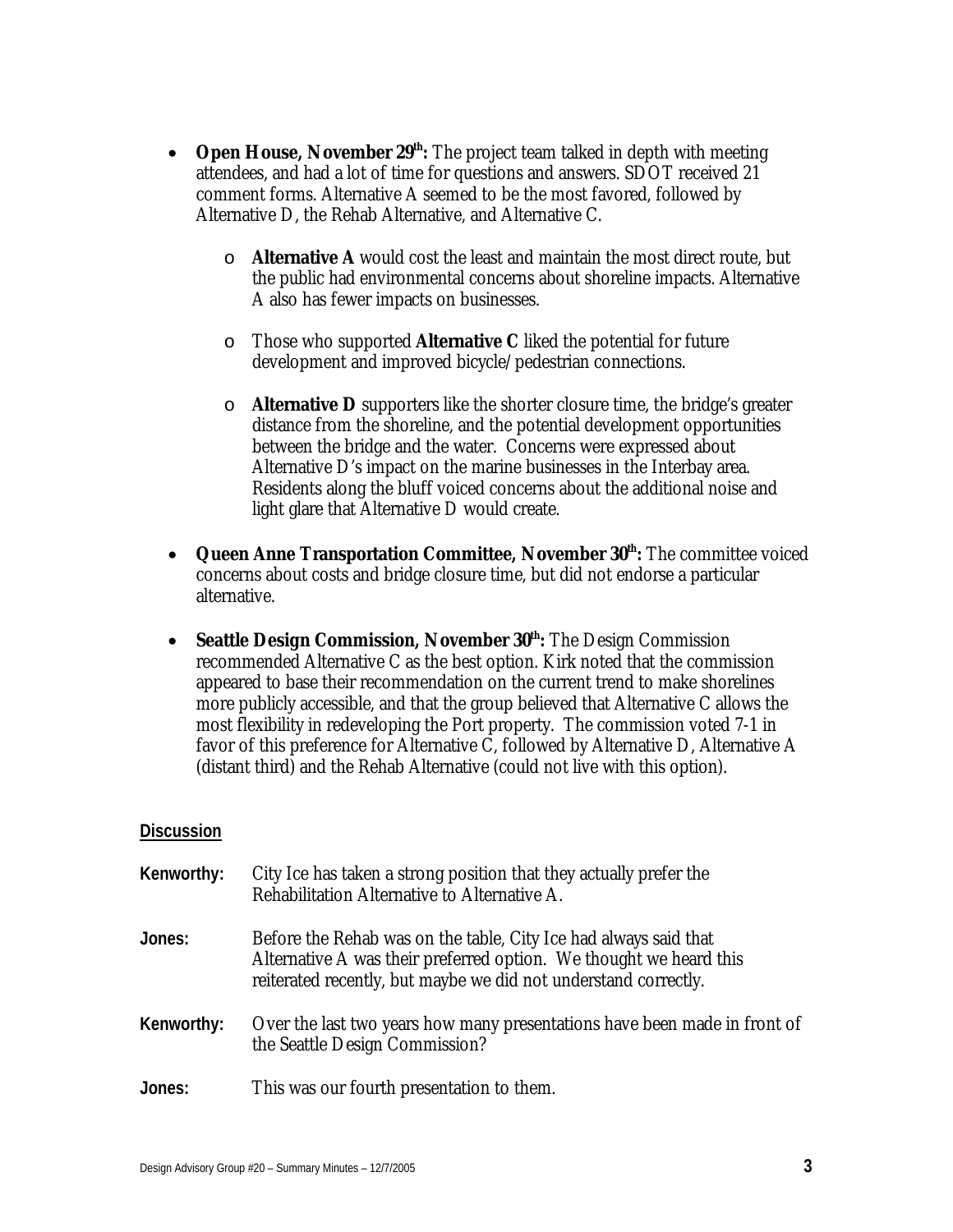| Kenworthy: | Do the members of the Design Commission have an understanding of the<br>business impacts of the Alternatives?                                                                                                                                                                                                                                                                                                                                                                                                                                                                                                                                                                                                                                                                                                              |
|------------|----------------------------------------------------------------------------------------------------------------------------------------------------------------------------------------------------------------------------------------------------------------------------------------------------------------------------------------------------------------------------------------------------------------------------------------------------------------------------------------------------------------------------------------------------------------------------------------------------------------------------------------------------------------------------------------------------------------------------------------------------------------------------------------------------------------------------|
| Jones:     | David is the chair of the Design Commission, and I believe he has a good<br>understanding of the impacts.                                                                                                                                                                                                                                                                                                                                                                                                                                                                                                                                                                                                                                                                                                                  |
| Kenworthy: | Did the Design Commission members review the Economic Impact Study<br>prepared for this project?                                                                                                                                                                                                                                                                                                                                                                                                                                                                                                                                                                                                                                                                                                                           |
| Spiker:    | It's the Design Commission's role to look at how we view the long-term<br>design impacts of projects. We try not to get too involved in areas we aren't<br>experts in, like economic impacts.                                                                                                                                                                                                                                                                                                                                                                                                                                                                                                                                                                                                                              |
| Burke:     | Did the Design Commission take into consideration that Alternative C<br>would not work with the Port of Seattle's plans?                                                                                                                                                                                                                                                                                                                                                                                                                                                                                                                                                                                                                                                                                                   |
| Spiker:    | Kirk did give us the Port's position. There are two long-term trends we all<br>accepted: 1) More shorelines are becoming more public, rather than less<br>public, and 2) Businesses will transition and continue to change. We feel<br>Alternative C is the best option because it gives the most land use flexibility<br>closest to the water. It would be strange to rebuild a viaduct-like structure<br>that would impede access to the water. I will say that the Design Commission<br>historically preferred Alternative H, but given the alternatives that are<br>currently on the table, Alternative C seems the best at this point. Given the<br>nature of the Port's plans, I didn't see a problem with Alternative C<br>coexisting with the Port's Master Plan. I personally don't see where the<br>conflict is. |
| Jones:     | Are there other questions about the information presented?                                                                                                                                                                                                                                                                                                                                                                                                                                                                                                                                                                                                                                                                                                                                                                 |
| Mortimer:  | What does impervious surface mean?                                                                                                                                                                                                                                                                                                                                                                                                                                                                                                                                                                                                                                                                                                                                                                                         |
| Jones:     | Impervious surface is any hard surface that catches water that has to be<br>discharged through a storm drain system. Alternative A moves to the south<br>and covers land not yet paved. Alternative D will not increase impervious<br>surface because it would be built over an area already paved.                                                                                                                                                                                                                                                                                                                                                                                                                                                                                                                        |
| Mortimer:  | How does the impervious surface impact the surrounding area?                                                                                                                                                                                                                                                                                                                                                                                                                                                                                                                                                                                                                                                                                                                                                               |
| Jones:     | There is no significant impact. The runoff for any of the options will be<br>treated before it flows to the Sound.                                                                                                                                                                                                                                                                                                                                                                                                                                                                                                                                                                                                                                                                                                         |
| Mortimer:  | Is there any certainty that businesses might vacate this area?                                                                                                                                                                                                                                                                                                                                                                                                                                                                                                                                                                                                                                                                                                                                                             |
| Jones:     | Our goal is to relocate businesses on the same sight. For example, we are<br>taking away Anthony's Seafood's truck loading access. This can be handled<br>in several different ways. If they still want to occupy the top floor of the<br>building, we could use elevators or ramps. If this doesn't work for them, we                                                                                                                                                                                                                                                                                                                                                                                                                                                                                                     |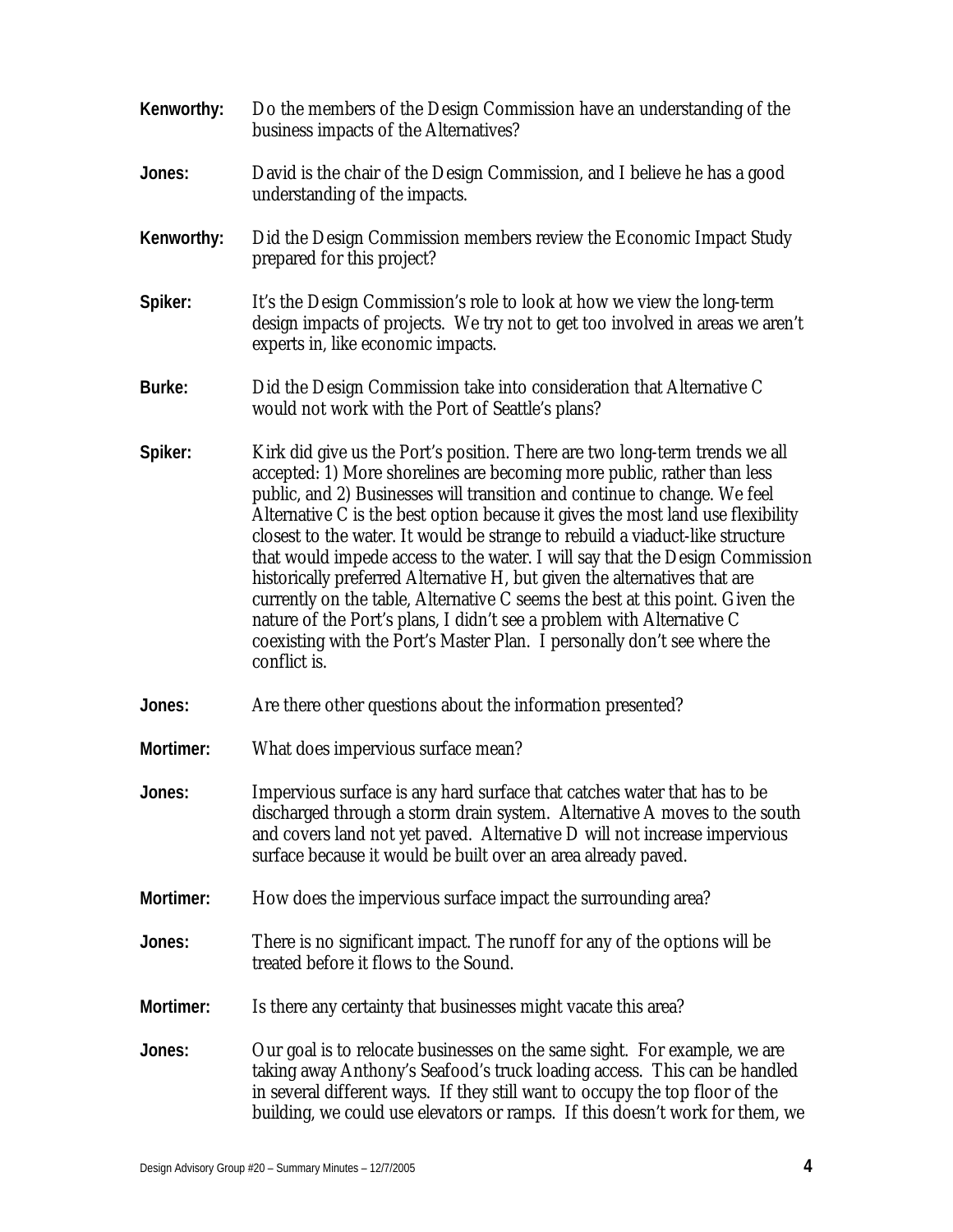could relocate them to another building on the site. Our goal is to keep these businesses in tact in this area.

- **Kenworthy:** City Ice and Trident are large successful businesses in the area. Trident does seafood processing there. Trident has advised me that it cannot live with Alternatives C or D. Trident buys raw fish product, which is trucked upland from the piers. Trident, which has limited cold storage, depends on City Ice to hold thousands of tons of fish in its cold storage until Trident is ready to process it. There is a poor understanding in the city about how much revenue these companies bring into our community from other states and other countries. The product is later shipped out by truck or rail. Alternative D would destroy City Ice Cold Storage Building 390. If this happens without first building a replacement facility, Trident's operations will be disrupted. Additionally, the construction impacts of Alternatives C and D are much more negative than Alternative A because the impacts would be physically much closer to Trident's operations. Trident's process equipment is set in alignment that is sensitive to vibration. It also relies on its air filtering system in the immediate vicinity. Alternatives C and D would generate more dust and dirt closer to Trident's building, which will strain the air purification system.
- **Mortimer:** The message I am hearing is that Trident would vacate if any option other than Alternative A were chosen. Is this correct?
- **Kenworthy:** It's more likely. If City Ice has to stop operations, Trident will basically be dead in the water. The only possible way around this is if a replacement facility is constructed and up and functioning well before Building 390 is destroyed.
- **P. Smith:** Also, the cost for jet grouting, a technique that prevents these kinds of vibration impacts, is very costly.
- **Burke:** I haven't heard specifically that these businesses will vacate, but I had thought they preferred Alternative A. I also have heard concerns about vibration and dust. For Alternative D, the team made an assumption that the bridge could shift a bit to avoid one of these businesses' buildings.
- **Kenworthy:** No one is saying they would legally be compelled to leave. Management is adamant that Alternative D does not work for them. I've met with managers of these businesses who are adamant that Alternative D will not work.
- **Mortimer:** Do they lease the land?
- **Jones:** Yes, they lease the land from the Port, but they own the buildings on the land.
- **Mortimer:** Is there any certainty about how many businesses will potentially leave?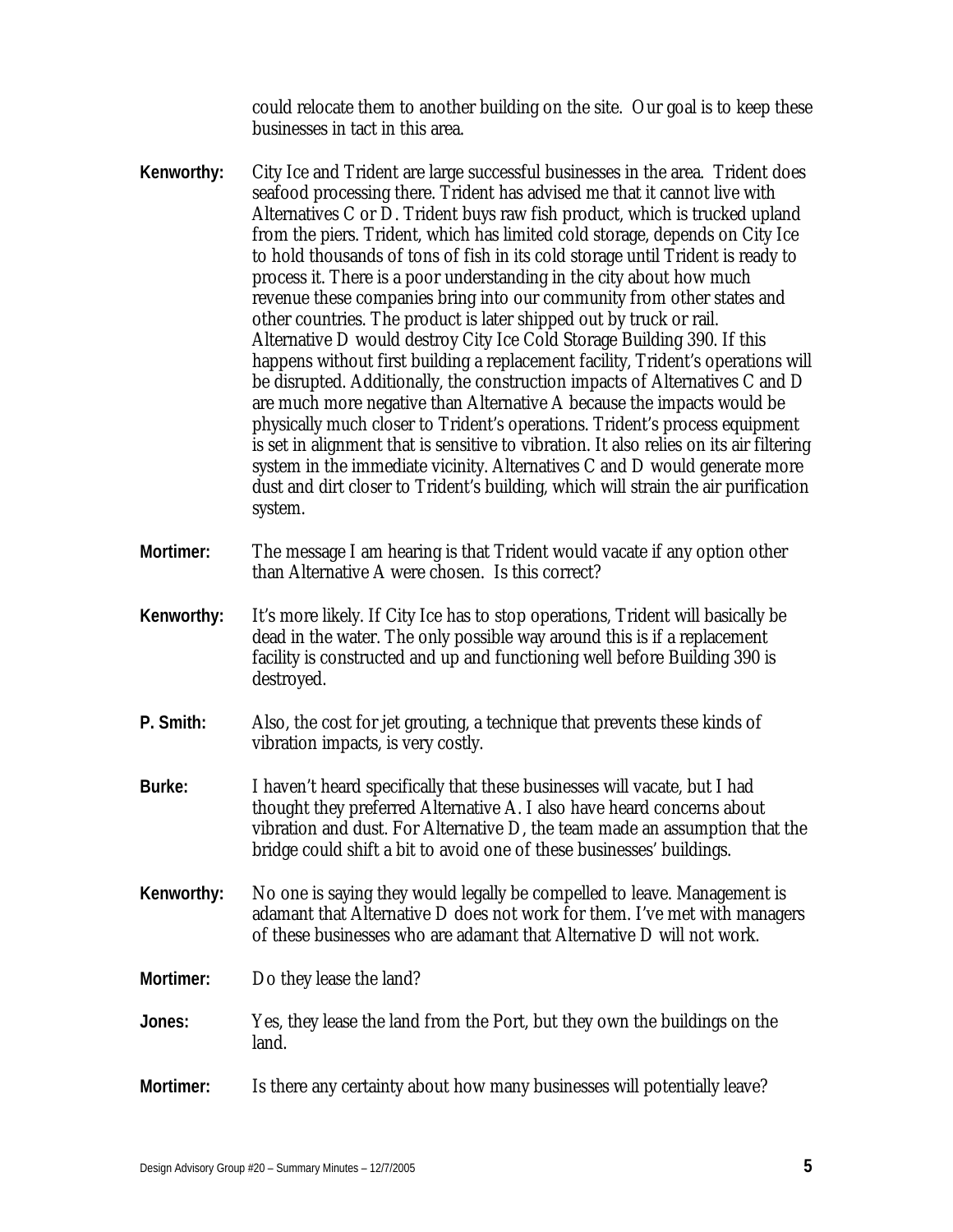| Jones:     | Discussions have shown us that they don't want to, but that there is the<br>potential. Again, the goal is to keep them whole on the current site.                           |
|------------|-----------------------------------------------------------------------------------------------------------------------------------------------------------------------------|
| Kenworthy: | Is your concern how many businesses will leave or how many people would<br>be displaced?                                                                                    |
| Mortimer:  | My concern is primarily environmental. I don't want to make a rash decision.                                                                                                |
| Burke:     | Am I correct that once a preferred alternative is chosen, there will be no<br>more analysis done on the other alternatives?                                                 |
| Jones:     | The Environmental Assessment will state what the preferred alternative is<br>and then compare it to the other alternatives.                                                 |
| Kenworthy: | Are all the discipline reports now available?                                                                                                                               |
| Jones:     | We are aiming to have a draft report to the Federal Highway Administration<br>(FHWA) by March. We're optimistic that they would approve the discipline<br>reports by April. |

### III. Preferred Alternative Discussion **Kirk Jones, SDOT**

Kirk stated that the plan was to go around the table and hear from each DAG member about their preferences on the alternatives. The design team would like to see if there is any sort of consensus on what recommendation to pass onto the mayor. Because the DAG has spent a lot of time on this project, and likely have a better understanding of project issues than the general public, their opinions and concerns are greatly valued.

Sarah commented that while the goal is to come to some sort of consensus, the design team would also capture any minority opinions and summarize based on everyone's comments today. She asked that people be as concise as possible during the first round of input. Then, the group will have a chance to provide additional comments and engage in a broader discussion.

DAG members were asked to provide their final input on which of the remaining Magnolia Bridge project alternative (A, C, D, or Rehabilitation Alternative) should be chosen as the preferred alternative. Each member was encouraged to note which alternative was their preferred option, and whether the remaining alternatives were okay, not preferred ("Don't Like"), or unacceptable ("Can't Live With"). Each DAG member's comments about why they ranked the alternatives as shown below is also provided.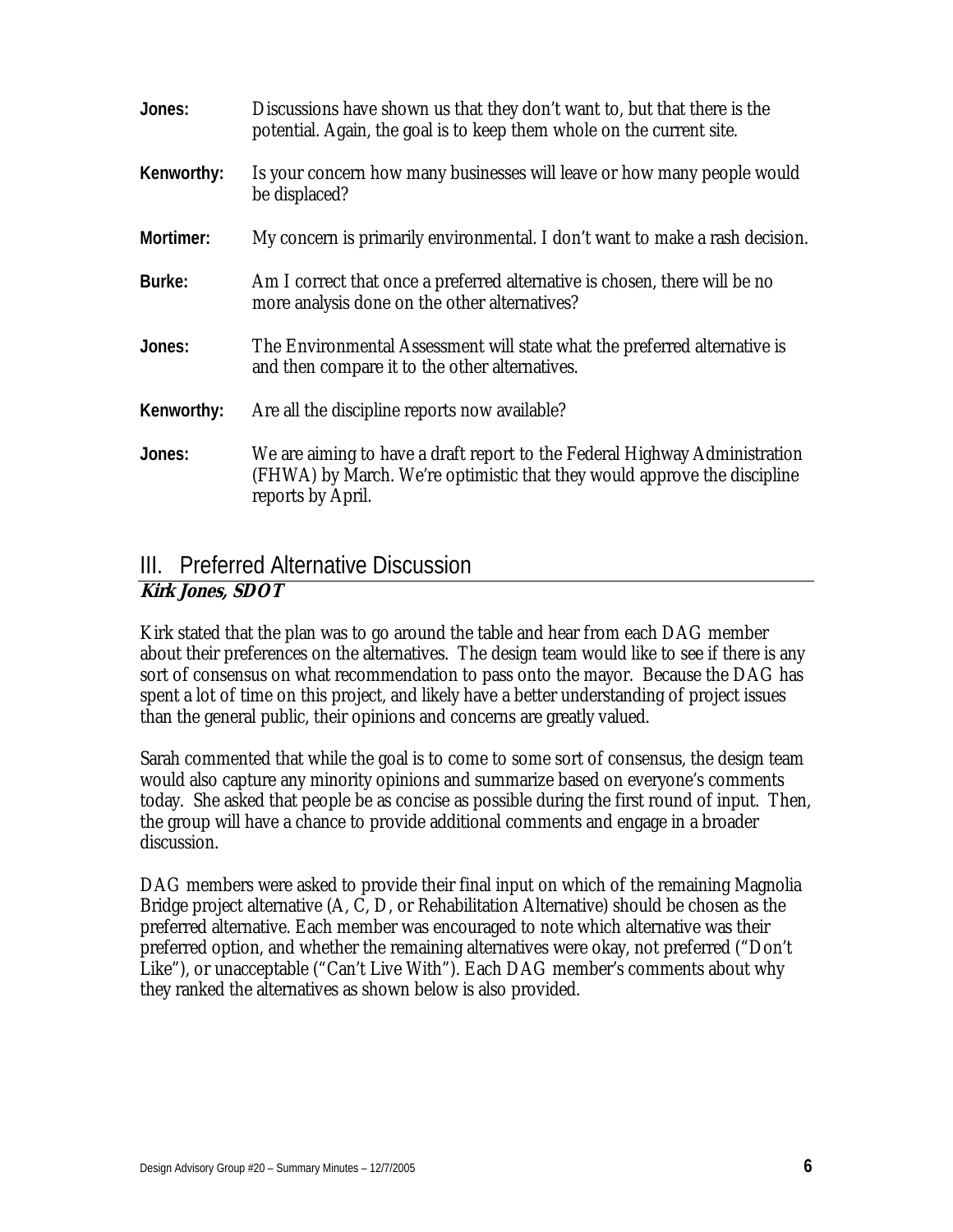|                        | <b>Preferred</b> | Okay | Don't<br><b>Like</b> | <b>Can't Live</b><br><b>With</b> |
|------------------------|------------------|------|----------------------|----------------------------------|
| Dan Burke*             | A, D             |      | Rehab                |                                  |
| Fran Calhoun           | А                |      |                      | C, D                             |
| John Coney             | А                |      |                      | D, Rehab                         |
| Doug Lorentzen**       | А                |      |                      | Rehab                            |
| Lise Kenworthy         | А                |      | Rehab                | C, D                             |
| Jose Montaño           |                  | C    |                      | Rehab                            |
| <b>Martin Mortimer</b> |                  | A, C |                      | Rehab                            |
| Mike Smith             | А                |      | C, D                 | Rehab                            |
| David Spiker           | $\subset$        |      | А                    | Rehab                            |
| Janis Traven**         |                  |      |                      |                                  |

#### **Table 1. DAG Member Alternative Input**

\* The Port's input is currently a staff recommendation, *not* the Port Commission's preferred alternative. The Commission will likely determine their preferred alternative in February 2006. At this point, Alternatives A and D appear to be the best options, but the Port Commission will deliberate further in 2006 to determine which should be preferred.

\*\* Provided input before or after the DAG meeting.

Table 2 summarizes DAG member preferences. Most of the group prefers Alternative A and would not support the Rehab Alternative. Alternatives C and D received a mix of support and opposition.

| <b>Alternative</b>    | <b>Preferred</b> | Okay | <b>Don't Like</b> | <b>Can't Live</b><br><b>With</b> |
|-----------------------|------------------|------|-------------------|----------------------------------|
|                       |                  |      |                   |                                  |
|                       |                  |      |                   |                                  |
|                       | ∼                |      |                   |                                  |
| <b>Rehabilitation</b> |                  |      |                   |                                  |

**Table 2. Overall DAG Preferences** 

DAG members provided the following comments about why they ranked the alternatives as shown in Tables 1 and 2.

- **Coney:** Alternative A impacts the park at the bluff the least. It also leaves open the possibility for public space to the north and seems to support the existing industrial space the best. Alternative A would need a fourth access point to make up for the lack of transportation benefits. My second choice would be Alternative C, with Alternative D and the Rehab being unacceptable.
- **Burke:** This is not the Port Commission's recommendation, but rather my input as a staff person tracking this process [the Port Commission will provide input in February 2006]. Alternative A is the Port's preferred alternative. Our tenants like it, and it's cheaper. There is also a certainty factor with this one. If we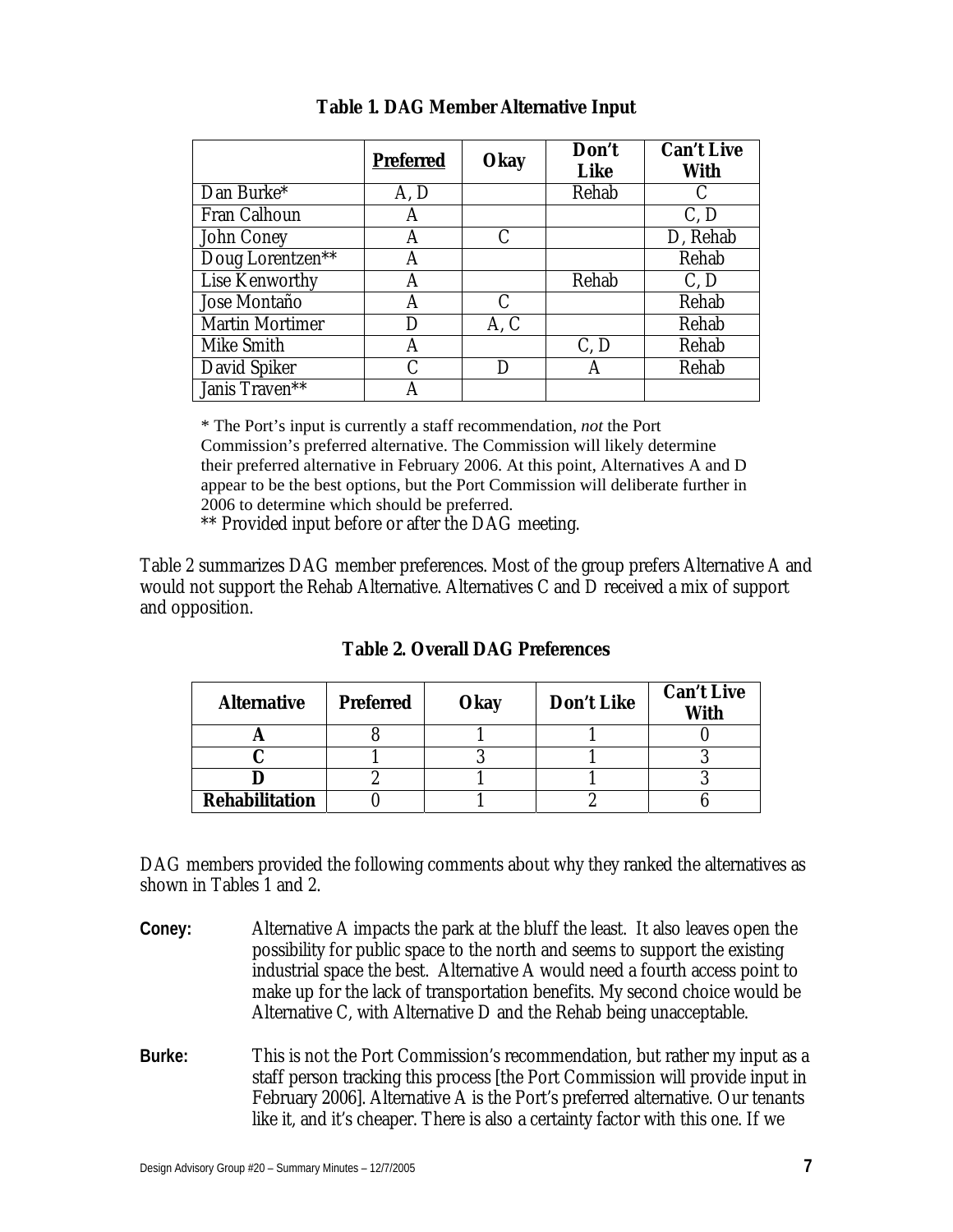wait for the other alternatives and there is a construction delay, we would be in limbo. The worst two factors about Alternative A are the environmental impacts along the shoreline and the lengthy closure time.

From the Port staff's perspective, Alternative D could also be the preferred alternative (I'd call it "Preferred-Minus," as it might be a little less favorable than Alternative A). Our tenants feel Alternative D could negatively impact them, although I think it could work overall for the community. Alternative D seems to be a close second for the public. I no longer feel Alternative D provides any great value in regards to opening up any property. Alternative C takes away from the value of enhancing the green belt and transportation system. I don't believe our plan and Alternative C could coexist. The Rehab would be a maintenance nightmare.

**Kenworthy:** I'm glad Martin has joined us. I do want to say that the DAG can be proud of the economic impact study completed for the project because it is broader than what is traditionally done. The fishing sector supports a lot of familywage jobs in this city. City Ice supports other businesses that we want to stay here. Seattle has lost fishing businesses in the past to Tacoma and Anacortes. It would be a great loss to the city to lose these businesses and industries.

> Alternative D is absolutely unacceptable. It would be fatal for several businesses. Alternative A has the least impact on truck traffic, and in general seems to have the least negative impact. Lesley gave a great presentation early in the project from a design perspective. Alternative A helps preserve the gateway into Magnolia. Residents living at the top of the hill have reason to be concerned about light. If economically feasible, the Rehabilitation Alternative would be acceptable; it offers advantages with the current security system, works for the businesses there, does not introduce general residential traffic, and does not impede traffic flow in the area.

- **Calhoun:** The people I represent don't come to Magnolia very much. Personally, I don't like the Rehabilitation Alternative. My preference would be for Alternative A, and I just can't live with Alternative C or D.
- **Montaño:** Alternative A is my preferred alternative. Alternative C is okay. I don't like Alternative D, and I can't live with the Rehab.
- **M. Smith:** My preference is for Alternative A because it has the least impacts on businesses in the area. I don't like Alternative C or D, and I just can't live with the Rehab.
- **Spiker:** As I stated before, Alternative C is the Design Commission's preference because we believe it has the most potential for development and least environmental impacts. Alternative D is okay. We don't like Alternative A because it feels like another waterfront viaduct, and we couldn't live with the Rehab Alternative. This region has a tradition of building cheap infrastructure.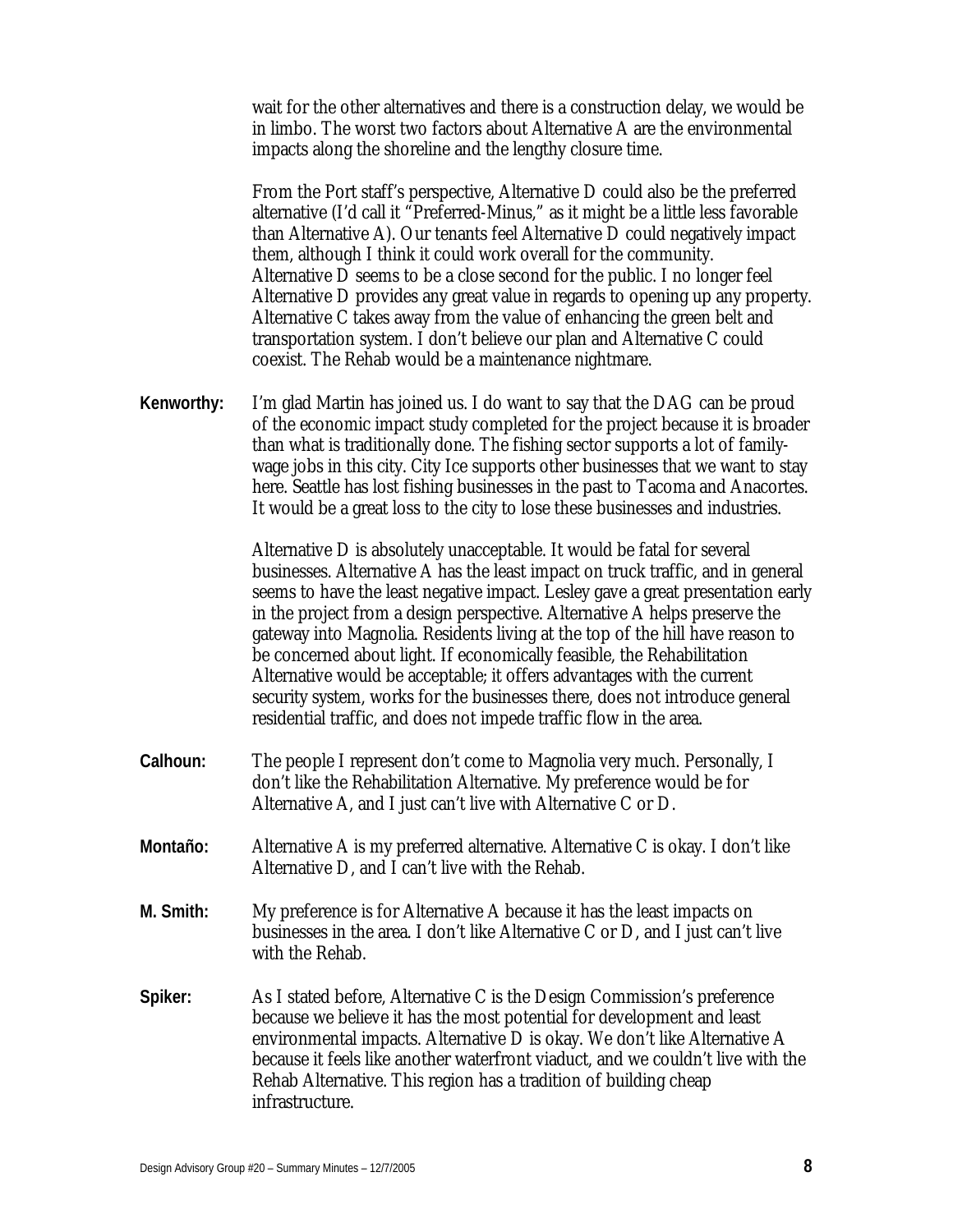| Mortimer:  | I can probably live with any of the alternatives except the Rehab if they have<br>a designated, clearly marked bike lane. I see Alternative D as the least<br>destructive to the environment, so I would say Alternative D is my preferred<br>right now. I am open to discussing this more with John. Second to my<br>advocacy for a bike lane is my concern about the environmental impacts.<br>Alternatives A and C are okay. I don't think I could live with the Rehab.<br>This structure is long past its time. I'm more concerned with being "nickeled<br>and dimed" to death for maintenance. |
|------------|-----------------------------------------------------------------------------------------------------------------------------------------------------------------------------------------------------------------------------------------------------------------------------------------------------------------------------------------------------------------------------------------------------------------------------------------------------------------------------------------------------------------------------------------------------------------------------------------------------|
| Jones:     | Additional comments?                                                                                                                                                                                                                                                                                                                                                                                                                                                                                                                                                                                |
| M. Smith:  | Access to the waterfront for Magnolia hasn't been addressed.                                                                                                                                                                                                                                                                                                                                                                                                                                                                                                                                        |
| Jones:     | The City is assuming this will happen in the Port's development plans. My<br>gut says they will be ahead of us. The connection would be along 21 <sup>st</sup> Ave to<br>the marina. If the Port backs off and the City gets ahead, then it's the City's<br>obligation to provide this connection. The City Council gave us clear<br>direction that the connection needs to happen.                                                                                                                                                                                                                 |
| Kenworthy: | $15th$ Ave NW is a vital artery. There is a need to improve mobility on $15th$<br>Ave no matter which alternative is selected.                                                                                                                                                                                                                                                                                                                                                                                                                                                                      |
| M. Smith:  | One lane should be designated carpool/bus on 15 <sup>th</sup> Ave.                                                                                                                                                                                                                                                                                                                                                                                                                                                                                                                                  |
| Coney:     | What kinds of impacts does Alternative C have on the greenbelt? We are<br>adding a lot of density throughout Magnolia, but we're not adding organized<br>sports parks. This is the only big tract of level land for a playfield. To all who<br>are concerned about parks, this is an important resource that needs to be<br>taken seriously. Alternative A supports provision for a playfield better than<br>others. It doesn't occupy/subtract from developable land the way Alternative<br>C does. However, Alternative C does allow for a bike/pedestrian<br>connection.                         |
| Mortimer:  | How wide will the new bridge be?                                                                                                                                                                                                                                                                                                                                                                                                                                                                                                                                                                    |
| Jones:     | It will be 70 feet wide. The railing is currently so low, that if a vehicle bumps<br>a bicyclist, you don't just fall over, you really <i>fall</i> over.                                                                                                                                                                                                                                                                                                                                                                                                                                            |
| Mortimer:  | There are two other access points to Magnolia. I currently use Dravus-to-15 <sup>th</sup><br>Ave-to-Emerson to get to work. There is already a lot of traffic leaving<br>Magnolia in the morning. Won't the traffic only increase while the bridge is<br>closed? Has there been a study done on how much traffic will increase<br>during construction?                                                                                                                                                                                                                                              |
| Jones:     | We have based it on our experience after the earthquake. Something must be<br>done at Emerson to provide extra capacity going eastbound. We are looking                                                                                                                                                                                                                                                                                                                                                                                                                                             |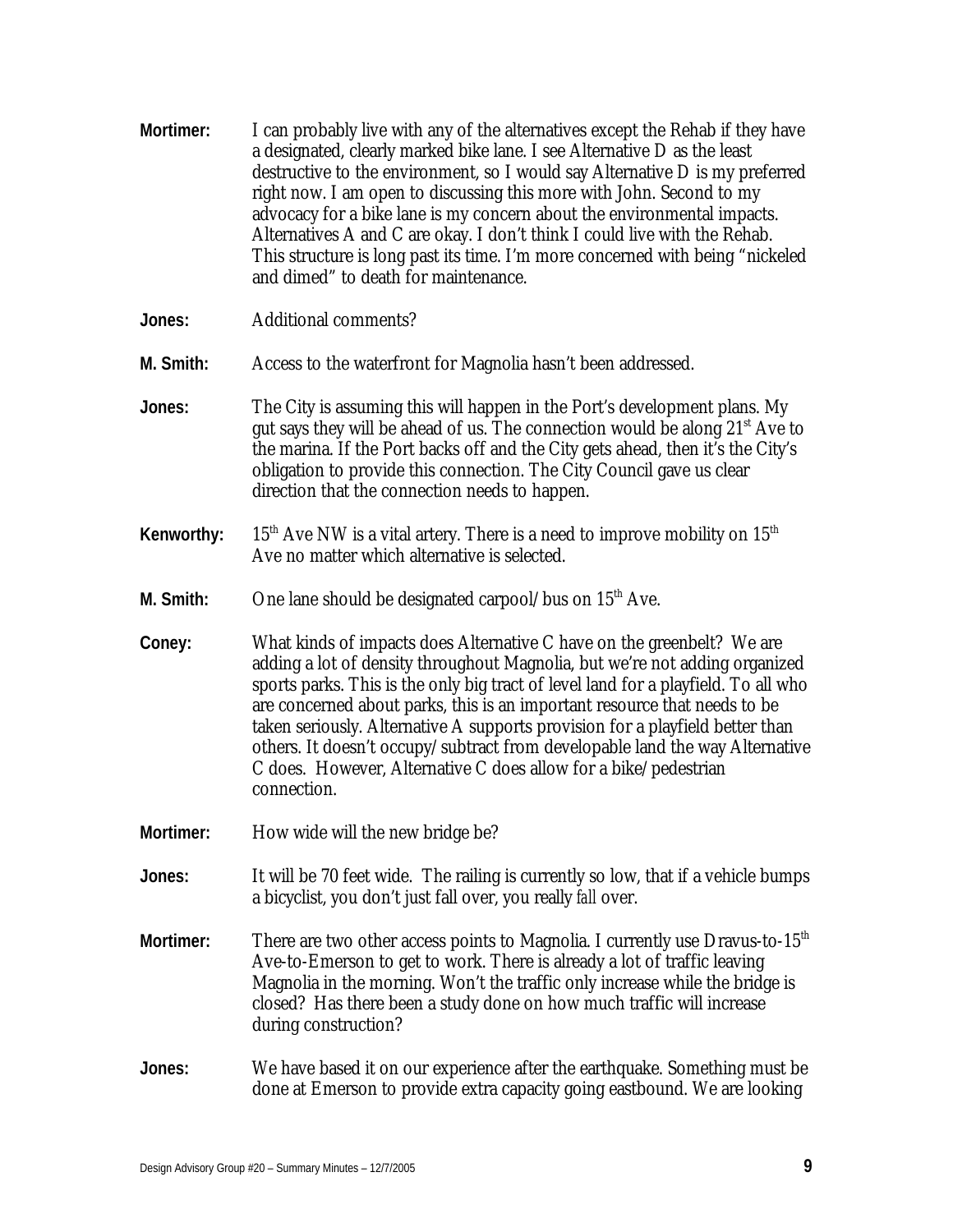at how to better facilitate this movement. This will be studied further as we develop a detour plan.

# IV. Public Comment

### **Kirk Jones, SDOT**

Three members of the public were in attendance. Kirk welcomed them and invited them to share any comments they had with the group.

- **Susan Engquest:** I live on the ridge, and my neighbors and I strongly support Alternative A. We are concerned about the impacts of light and noise. Something that wasn't brought up is the stop light in the middle of Alternative C. We are really concerned about the flow of traffic. It doesn't take much to cause a back up.
- **Tom Dyer:** There is a lot of evidence about the strength of Seattle's maritime sector and its prospects for the future. I am sorry the representative from the Design Commission left. They should be aware of the rapid surge of growth of container traffic into the Port of Seattle and the health of Seattle's maritime and fishing industry. Many of the nation's fisheries, except for one region's, are in distress. That region is Alaska and the North Pacific where Seattle's fishing fleet operates. Alaska has kept its fisheries healthy. These are Alaskan fish coming into Terminal 91 that we are speaking of when we talk about Seattle's fishing industry, and those fish will be coming into Seattle for a long time in the future.

### V. Next Steps

| Brandt: | Please submit any additional comments about your preferences to me by<br>Friday. We'll plan to email you a memo summarizing your comments by<br>early next week.                                                                                                                                                                                                                                                                                                                                                                                |
|---------|-------------------------------------------------------------------------------------------------------------------------------------------------------------------------------------------------------------------------------------------------------------------------------------------------------------------------------------------------------------------------------------------------------------------------------------------------------------------------------------------------------------------------------------------------|
| Coney:  | Will this project go in front of the Planning Commission?                                                                                                                                                                                                                                                                                                                                                                                                                                                                                       |
| Jones:  | No.                                                                                                                                                                                                                                                                                                                                                                                                                                                                                                                                             |
| Coney:  | Our weight has thereby increased.                                                                                                                                                                                                                                                                                                                                                                                                                                                                                                               |
| Jones:  | The design team, which is made up of consultants and in-house staff, will be<br>gathering next week to discuss the feedback we have received from you and<br>the public and to see if we can come up with a preferred alternative. We are<br>looking at not only technical/urban design elements, but also what the public<br>wants. Your input is not only technical, but also political, in terms of<br>influencing political decision makers. We want to be able to tell the director<br>and the mayor, "Here's what the people are saying." |